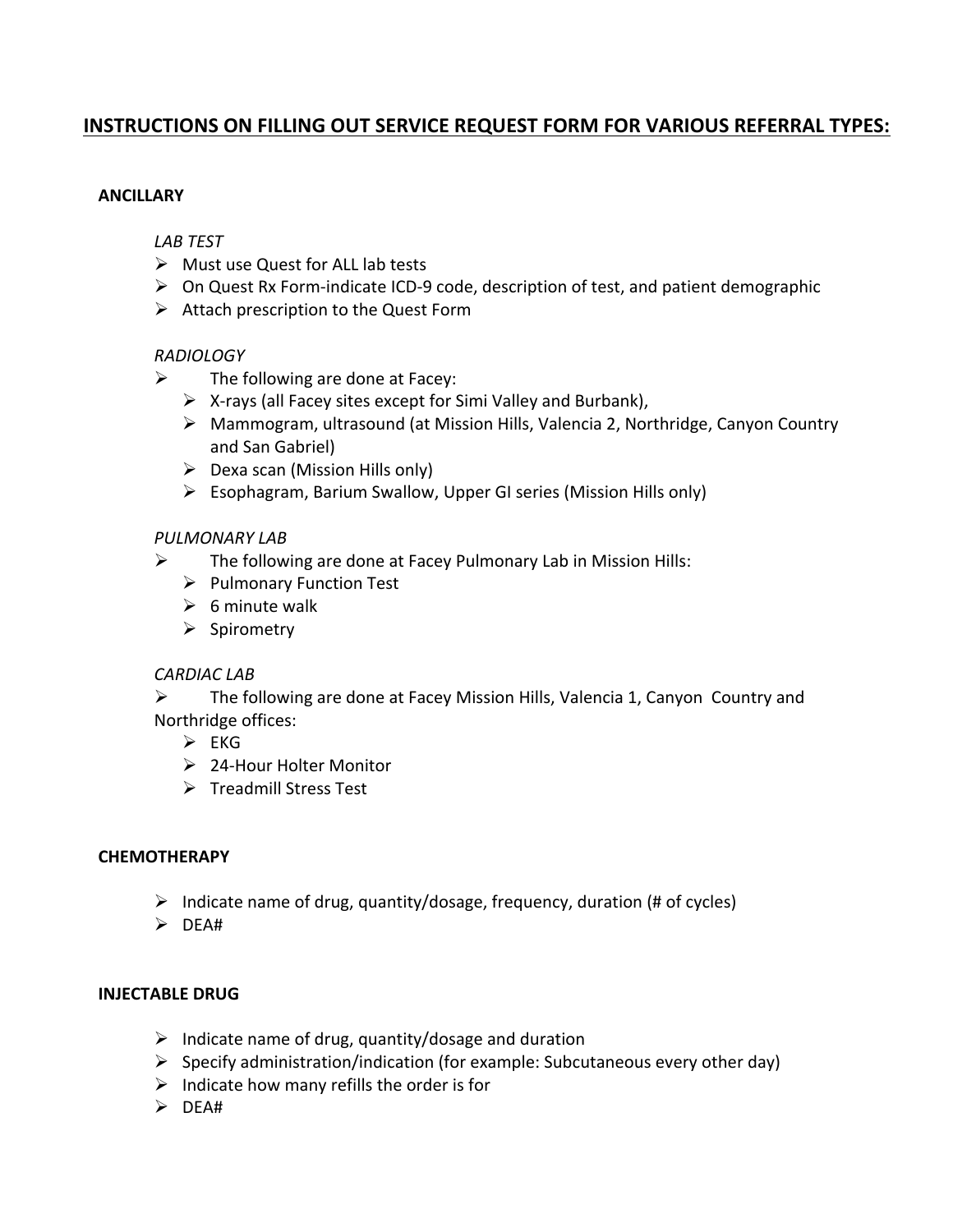### **RADIATION THERAPY**

- $\triangleright$  Specify what type of radiation therapy (i.e. simple, intermediate, complex, brachytherapy, IMRT)
- $\triangleright$  Number of fractions

## **GENERAL DME INFORMATION REQUIRED**

- $\triangleright$  Patient's HEIGHT and WEIGHT
- $\triangleright$  CLINICAL INDICATIONS for the item being requested
- $\triangleright$  DEA #

*CPAP*

- $\triangleright$  Send sleep study report (has all settings)
- $\triangleright$  DME vendor will not deliver without report
- $\triangleright$  DFA#

### *O2*

- $\triangleright$  Liter Flow
- $\triangleright$  ABG/ Pulse Ox (qualifies for benefit)
- $\triangleright$  DEA #

## *OXYLITE*

- $\triangleright$  Service Request Form should specify Oxylite with Spotcheck, not "portable"
- $\triangleright$  DEA#

## *FOOT ORTHOTICS*

 $\triangleright$  Document if patient has diabetic foot disease or if orthotics must be attached to shoe

## *DIABETIC SUPPLIES*

- $\triangleright$  Facey Patient Education Dept supplies the Meter
- $\triangleright$  Test trips/lancets (specify meter type and Frequency of pt glucose testing: #/day)
- $\triangleright$  Senior HMO members please submit referral to UM
- $\triangleright$  Commercial HMO members go thru their local pharmacy, no Facey auth needed
- $\triangleright$  DEA#